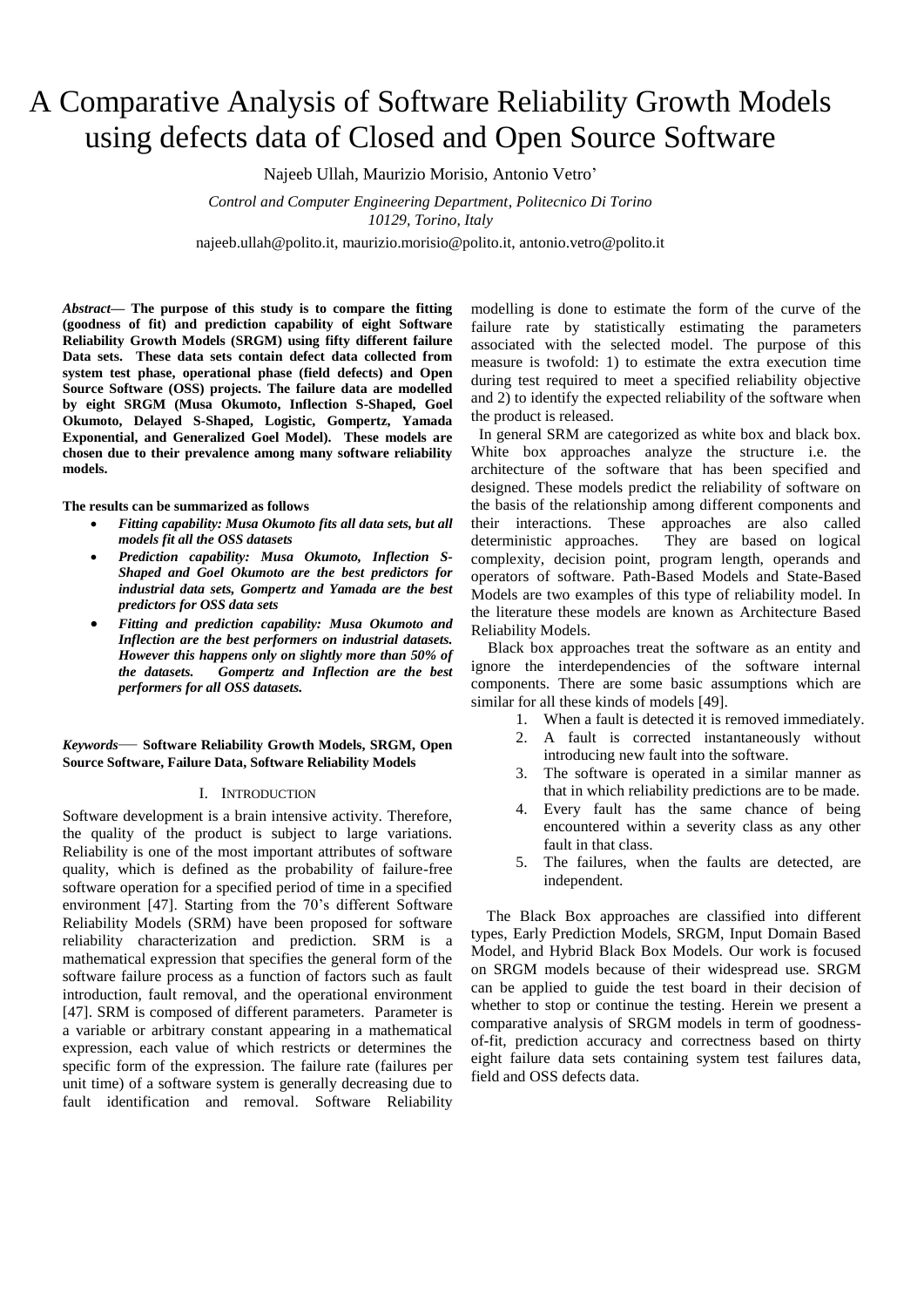The rest of the paper is organized as follows. Section 2 contains background information and literature review. Section 3 provides the goals and research questions of this study; section 4 describes models and data selection. Section 5 describes results; section 6 contains discussion and in 7 threats to validity has been discussed. Section 8 concludes the study.

#### II. BACKGROUND

# *A. Reliability Modelling*

Software Reliability Models (SRM) can both assess and predict reliability. In reliability assessment SRM are fitted to the collected failure data using statistical techniques (e.g. Linear Regression, Non Linear regression) based on the nature of collected data. In reliability prediction, the total number of expected future failures is forecasted on the basis of fitted SRM. Both assessment and prediction need good data, which implies accuracy - i.e., data is accurately recorded at the time the failures occurred- and pertinence - i.e., data relates to an environment that resembles to the environment for which the forecast is performed-. For reliability modelling, software systems are tested in an environment that resembles to the operational environment. When a failure (i.e., an unexpected and incorrect behaviour of the system) occurs during testing, it is counted with a time tag. Cumulative failures are counted with corresponding cumulative time: when 60% of tests are completed then SRM is fitted to the collected data and used to predict the total number of expected defects in the software [42].

Hence, typically reliability modelling is composed of 5 steps: keeping a log of past failures, plotting the failures, determining a curve (i.e. Model) that best fits the observations, measuring how accurate the curve model is and then using the best fitted model predicting the future reliability in terms of predicting total number of expected defects in the software system.

However, there is no universally applicable reliability model due to the fact that reliability is not independent of the application. One option to select a good model is to fit several models to observed data and take the one that best fits the data.

#### *B. Software Reliability Growth Models*

SRGM is one of the prominent classes of black box SRM. They assume that reliability grows after a defect has been detected and fixed. SRGM can be applied to guide the test board in their decision of whether to stop or continue the testing. These models are grouped into concave and S-Shaped models on the basis of assumption about failure occurrence

pattern. The S-Shaped models assume that the occurrence pattern of cumulative number of failures is S-Shaped: initially the testers are not familiar with the product, then they become more familiar and hence there is a slow increase in fault removing. As the testers' skills improve the rate of uncovering defects increases quickly and then levels off as the residual errors become more difficult to remove. In the concave shaped models the increase in failure intensity reaches a peak before a decrease in failure pattern is observed. Therefore the concave models indicate that the failure intensity is expected to decrease exponentially after a pick was reached.

Software Reliability Growth Models measure and model the failure process itself. Because of this, they include a time component, which is characteristically based on recording times t<sub>i</sub> of successive failures i (i  $\geq$ 1). Time may be recorded as execution time or calendar time. These models focus on the failure history of software. The failure history is affected by a number of factors, including the environment within which the software is executed and how it is executed. A general assumption of these models is that software must be executed according to its operational profile; that is, test inputs are selected according to the probability of their occurrence during actual operation of the software in a given environment [8]. There are many detailed descriptions of SRGM ([2], [7], [8], [13], [16], [19], [22]) with many studies and applications of the models in various contexts ([24], [25], [26]). Models differ based on their assumptions about the software and its execution environment.

#### *C. Model selection*

Over the past 40 years many SRGM have been proposed for software reliability characterization. The recurring question is therefore which model to choose in a given context. Different models must be evaluated, compared and then the best one should be chosen [29]. Many researchers like Musa et al. [30] have shown that some families of models have certain characteristics that are considered better than others; for example, the geometric family of models (i.e. models based on the hyper-geometric distribution for estimating the number of residual software faults) has a better prediction quality than the other models. By comparison with different models, Schick and Wolverton [31], and Sukert [32], proposed a new approach, which suggested techniques for finding the best model for each individual application among the existing models. Brocklehurst et al. [33] proposed that the nature of software failures makes the model selection process in general a difficult task. They observed that hidden design flaws are the

| <b>Model Name</b>        | <b>Type</b> | Mean Value Function, m (t)                   | Failure Intensity Function , $\lambda(t)$                                 |
|--------------------------|-------------|----------------------------------------------|---------------------------------------------------------------------------|
| Musa-Okumoto [27]        | Concave     | $m(t) = a ln(1+bt)$                          | $\lambda(t) = ab/(1+bt)$                                                  |
| Inflection S-Shaped [28] | S-Shaped    | $m(t) = a(1-e^{-bt})/(1+\beta e^{-bt})$      | $\lambda(t) = abc^{-bt}(1+\beta t)/(1+\beta e^{-bt})^2$                   |
| Goel-Okumoto [28]        | Concave     | $m(t) = a(1-e^{-bt})$                        | $\lambda(t) = abc^{-bt}$                                                  |
| Delayed S-Shaped [28]    | S-Shaped    | $m(t) = a(1-(1+bt)e^{-bt})$                  | $\lambda(t) = ab^2te^{-bt}$                                               |
| Generalized Goel [28]    | Concave     | $m(t) = a(1-e^{-bt\sqrt{c}})$                | $\lambda(t) = abc t^{c-1} e^{-bt^c}$                                      |
| Gompertz [28]            | S-Shaped    | $m(t) = ak^{b \wedge t}$                     | $\lambda(t) = abln(k)k^{b^{\wedge}t}$                                     |
| Logistic [28]            | S-Shaped    | $m(t) = a/(1 + ke^{-bt})$                    | $\lambda(t) = abke^{-bt}/(1+ke^{-bt})^2$                                  |
| Yamada Exponential [22]  | Concave     | $m(t) = a(1-e^{-r\alpha(1-\exp(-\beta t))})$ | $\lambda(t) = \alpha \alpha \beta e^{-r\alpha(1-\exp(-\beta t)-\beta t)}$ |

| Table 1: Summary of SRGM used in this study |  |  |  |
|---------------------------------------------|--|--|--|
|---------------------------------------------|--|--|--|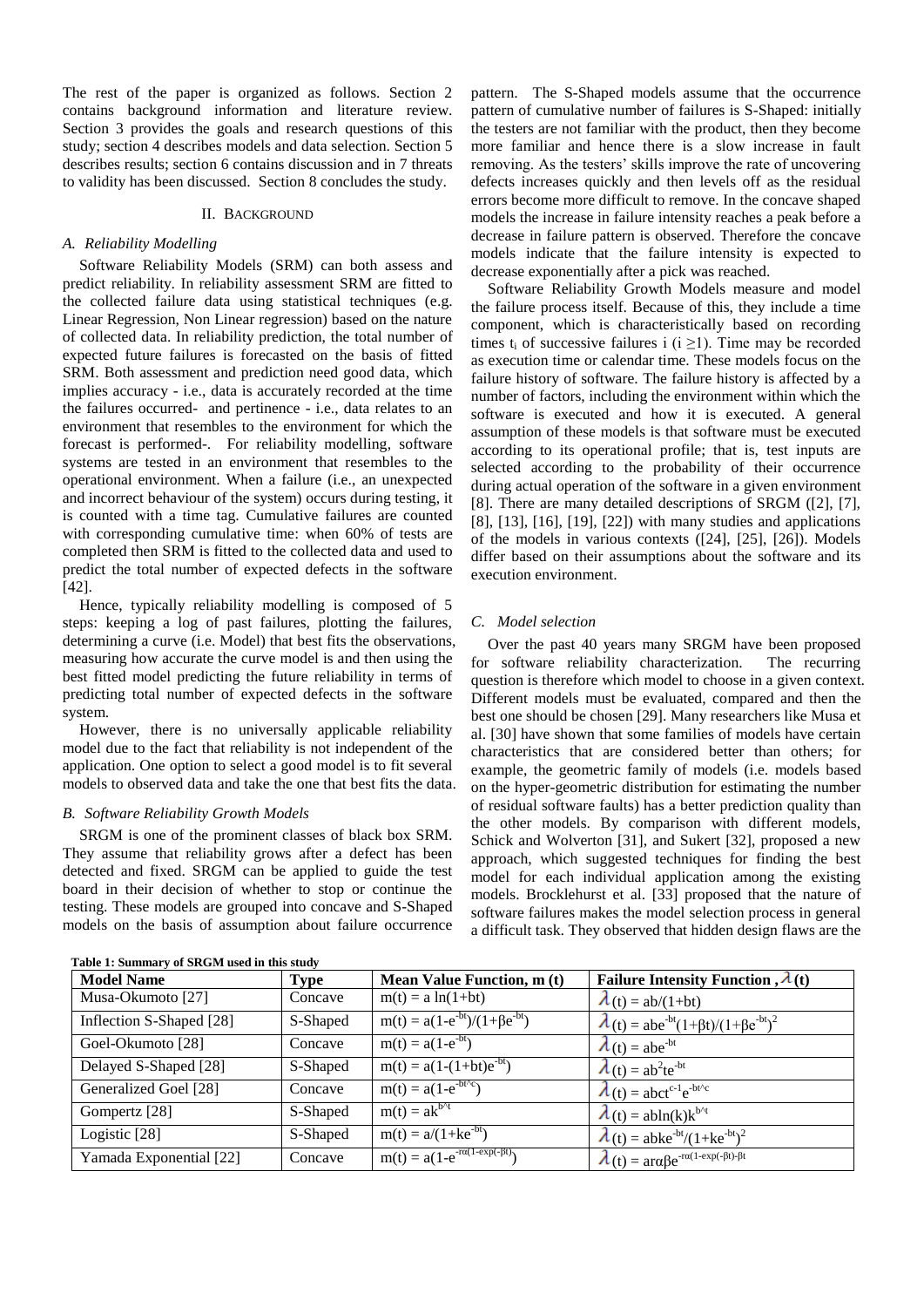main causes of software failures. Goel's [34] paper stated that different models predict well only on certain data sets; and the best model for a given application can be selected by comparing the predictive quality of different models. Abdel-Ghaly et al. [35] analyzed the predictive quality of 10 models using 5 methods of evaluation. They observed that different methods of model evaluation select different model as best predictor. Also, some of their methods were rather subjective as to which model was better than others. Khoshgoftaar [36] suggested Akaike Information Criteria (AIC), best model selection criteria. Subsequent work by Khoshgoftaar and Woodcock [37] proved the feasibility of using the AIC for model selection. Khoshgoftaar and Woodcock [38] proposed a method for the selection of a reliability model among various alternatives using the log-likelihood function (i.e. a function of the parameters of the models). They applied the method to the failure logs of a project. Lyu and Nikora [39] implemented Goodness-of-Fit (GOF) in their model selection tool.

In spite of the fact that many studies have been conducted, there is no agreement on how to select the best model before starting a project.

## *D. SRGM in open source systems*

Different studies are available in the literature about the applicability of software reliability models for OSS, with unclear results. Syed Mohamad et al. [43] examined the defect discovery rate of two OSS products with software developed in-house using 2 SRGM. They observed that the two OSS products have a different profile of defect discovery. Ying Zhou et al [44] analyzed bug tracking data of 6 OSS projects. They observed that along their developmental cycle, OSS projects exhibit similar reliability growth pattern with that of closed source projects. They proposed the general Weibull distribution to model the failure occurrence pattern of OSS projects. Bruno Rossi et al [45] analyzed the failure occurrence pattern of 3 OSS products applying SRGM. They proposed that the best model for OSS is the Weibull distribution. Cobra Rahmani et al. [46] compared the fitting and prediction capabilities of 3 models using failure data of 5 OSS projects. They observed Shneidewind model is the best while Weibull is the worst one. Fengzhong et al [47] examined the bug reports of 6 OSS projects. They modelled the bug reports using nonparametric techniques. They suggested that Generalized Additive (GA) models and exponential smoothing approaches are suitable for reliability characterization of OSS projects. Hence in a generalized way empirical validation of software reliability models for OSS projects is needed, in order to make clear the applicability of software reliability models for OSS projects.

#### III. GOAL, RESEARCH QUESTIONS AND METRICS

As the aforementioned background section showed, there is no agreement on what is the best reliability model for a given project, especially at its inception. Different models predict well only on certain data sets and the best model can be selected by comparing the predictive qualities of a number of models only at the end of a project. That is why the goal of this study is to compare the reliability characterization and prediction quality of different SRGM in order to draw a general conclusion about the best fitting and best predictor

models among them. We believe that such knowledge will help project managers in the selection of a good SRGM model and in making an informed decision on the release of the product.

Moreover, since we reported in the Background section that different studies report different results for the applicability of software reliability models in OSS projects reliability characterization [43][44][45][46][47], we want to study SRGM models with both industrial and open source data.

Herein, we summarize the goal and introduce the research questions that drive this study using the GQM [48] template.

| Object of<br>the study    | Analyze different SRGM models                                             |
|---------------------------|---------------------------------------------------------------------------|
| <b>Purpose</b>            | to compare                                                                |
| <b>Focus</b>              | Their capability to characterize and predict the reliability of a project |
| <b>Stakeholder</b>        | from the point of view of maintenance and<br>quality managers             |
| <b>Context</b><br>factors | in the context of industrial and open source<br>systems                   |

We describe the research questions and metrics that complete the GQM. The first step is analysing the capability of models to simply fit the data sets. At this regard we define RQ1 and compare the fitting capability, in terms of  $R^2$  of the models on the whole dataset. The second step is analysing the capability of prediction. To this purpose we use the first two thirds of the data sets to fit models, and estimate the remaining third. The two thirds threshold was selected following [42]. To the regard of prediction we have two different RQs. RQ2 simply compares the models in terms of PRE and TS. RQ3 tries to help in selecting a model, taking the point of view of a project manager who only has available part of the dataset and needs to select a model for prediction. So RQ3 analyzes if a model with a good fit (high  $\mathbb{R}^2$ ) is also a good predictor.

The RQs are now presented in detail.

## **RQ 1: Which SRGM models fit best?**

Or, in operational terms, which SRGM has the best  $R^2$ ? Models are fitted on the whole data sets, and their  $R^2$  are analysed and compared. Model fitting is required to estimate the parameters of the models and produce a prediction of failures. Fitting can be done using Linear or Non Linear Regression (NLR). In linear regression, a line is determined that fit to data, while NLR is a general technique to fit a curve through data. The parameters are estimated by minimizing the sum of the squares of the distances between data points and the regression curve. We will use NLR fitting due to the nature of data.

NLR is an iterative process that starts with initial estimated values for each parameter. The iterative algorithm then gradually adjusts these until to converge on the best fit so that the adjustments make virtually no difference in the sum-ofsquares. A model's parameters do not converge to best fit if the model cannot describe the data. On consequence the model cannot fit to the data.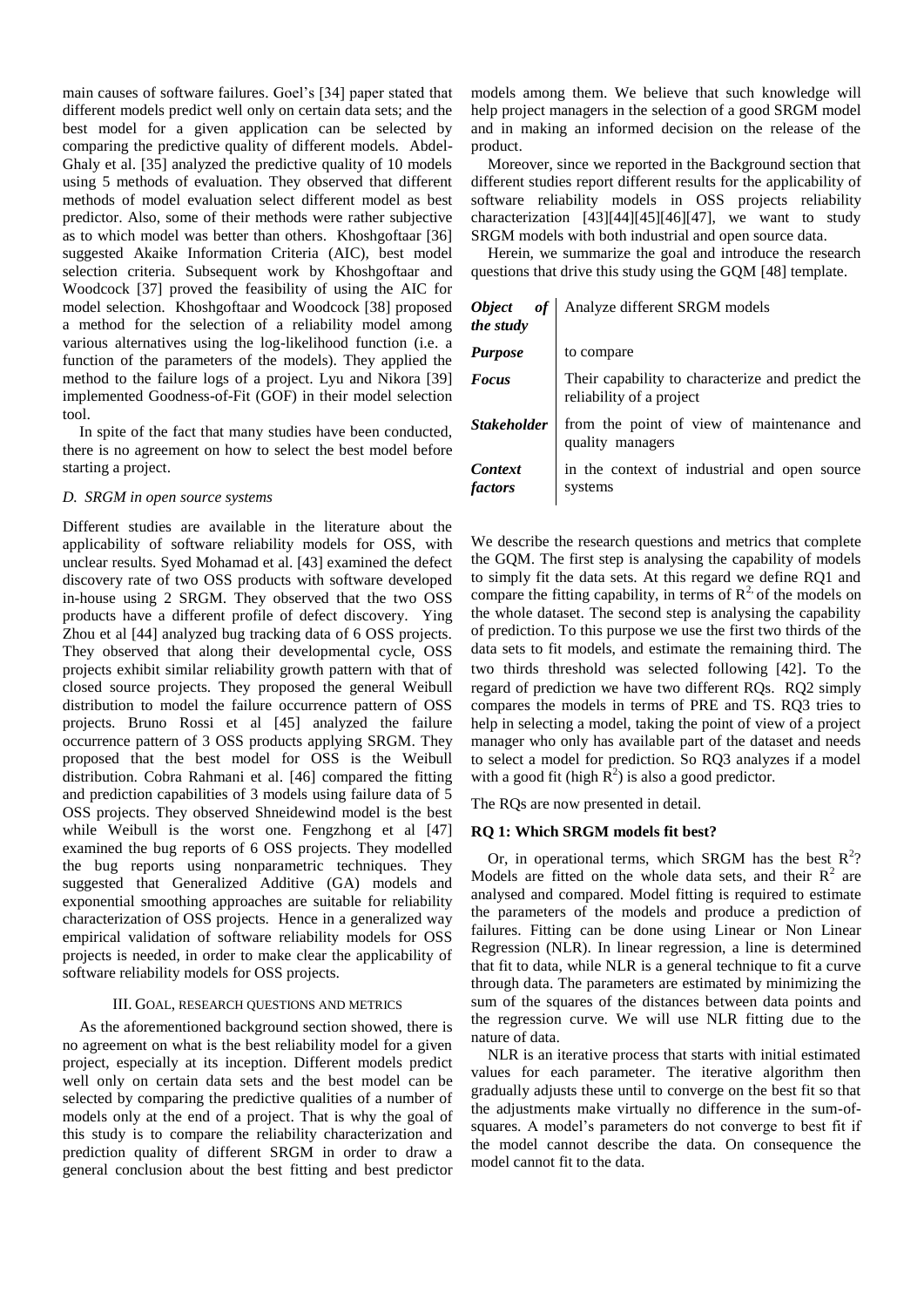On the contrary, in case of convergence of the iterative algorithm, the  $R^2$  [40] is the metric that indicates how successful the fit is. We use  $R^2$  for goodness of fit test because it is the more powerful measure [50]. It is defined as:

$$
R^{2} = 1 - \frac{\sum_{i=1}^{k} (m_{i} - m(t_{i}))^{2}}{\sum_{i=1}^{k} (m_{i} - \sum_{j=1}^{k} \frac{m_{j}}{n})^{2}}
$$

In the expression k represents the size of the data set,  $m(t_i)$ represents predicted cumulative failures and m<sup>i</sup> represents actual cumulative failures at time  $t_i$ .  $R^2$  takes a value between 0 and 1, inclusive. The closer the  $R^2$  value is to one, the better the fit.

We consider a good fit when  $R^2 > 0.90$ . We preferred to show boxplots about fitting than doing hypotheses testing because some models fit too few datasets (i.e. 10 fit for Generalized Goel). We analyse and rank models based on their  $R^2$ .

#### **RQ 2: Which SRGM models are good predictors?**

Or in operational terms, which models have best TS (for prediction accuracy) and PRE (for prediction correctness). We use the partial failure history of the products to accomplish the prediction as [46]. The first two thirds data points of the each datasets following [42], is used to estimate the parameters. These estimated values of the parameters are then applied to the entire time span for which failure data is collected in each dataset in order to compare the prediction qualities of the models.

Prediction capability can be evaluated under two points of view, accuracy and correctness. Accuracy deals with the difference between estimated and actual over a time period. Correctness deals with the difference between predicted and actual at a specific point in time (e.g. release date). A model can be accurate but not correct and vice versa. For this reason we use the Theil's Statistic (TS) for accuracy and Predicted Relative Error (PRE) for correctness.

1) The Theil's statistic (TS) is the average deviation percentage over all data points. The closer Theil's statistic is to zero, the better the prediction accuracy of the model. It is defined as [41]

$$
TS = \sqrt{\frac{\sum_{i=1}^{k} (m(ti) - mi)^2}{\sum_{i=1}^{k} mi^2}} * 100\%
$$

2) Predicted Relative Error is a ratio between the error difference (actual versus predicted) and the predicted number of defects at the time point of failures prediction (e.g. release time).

$$
PRE = \frac{Predicted - Actual No of Defects}{Predicted}
$$

We consider a prediction as good if TS is below 10% and PRE is within the range  $[-10\% , +10\%]$  of total number of actual defects. As for RQ1, we preferred to show boxplots about prediction accuracy and correctness than doing hypotheses testing because some models fit too few datasets. We rank models based on their TS and PRE

# **RQ 3: A model with good fit is also a good predictor?**

Or, in operational terms, a model with a good  $\mathbb{R}^2$  also has good TS and PRE? Models are fitted on two thirds of the data sets, the  $R<sup>2</sup>$  is computed on this fit, TS and PRE are computed on the remaining third of the dataset.

RQ2 tries to understand what models are best predictors, but takes an a posteriori view. RQ3 takes an a priori view, or uses the view of a project manager who has to decide what model to use before the end of the project (at two thirds of it), and only has the goodness of fit as a rationale for a decision.

## IV.MODELS AND DATA SELECTION

# *A. SRGM models*

This study used eight SRGM, selected because they are the most representative in their category. Table 1 reports their name and reference and, for each of them:

- $m(t)$  = mean value function that represents the cumulative number of failures through time t
- $\Lambda$  (t) = Software failure rate function

Each model has a different combination of parameters in the two aforementioned functions:

- $a = expected total number of defects in the code$
- $b =$  shape factor, i.e. the rates at which failure rate decreases
- $c =$  expected number of residual faults in software at end of system test

# *B. Datasets*

1

The goal of the study is to analyse the selected SRGM using as many software failure data sets as possible. For this purpose we collected failure data from the literature. We have searched papers on IEEE Explorer, ACM Digital Library and in three journals, i.e. Journal of Information and Software Technology, the Journal of System and Software and IEEE software. For papers searching these strings have been used:

- *Software failure rate*
- *Software failure intensity*
- *Software failure Dataset*
- *Failure rate and Reliability*
- *Failure intensity and Reliability*

We found 2100 papers, 19 of which were relevant for our study because they contained failure data sets on 38 projects. Among these, 32 projects were closed source and 6 were Open Source. In 32 closed source projects, 22 contain system test failure data (Table 2) and 10 contain field defect data collected from the operation phase (Table 3). OSS projects data (Table 4) have no distinction between phases. The complete data sets along with their references are available online<sup>1</sup>. We have selected both system test and field defect data sets in order to evaluate the best fitting and best predictor SRGM for both system test and operation phase, because the

<sup>1</sup> http://softeng.polito.it/najeeb/confdata/DS1.pdf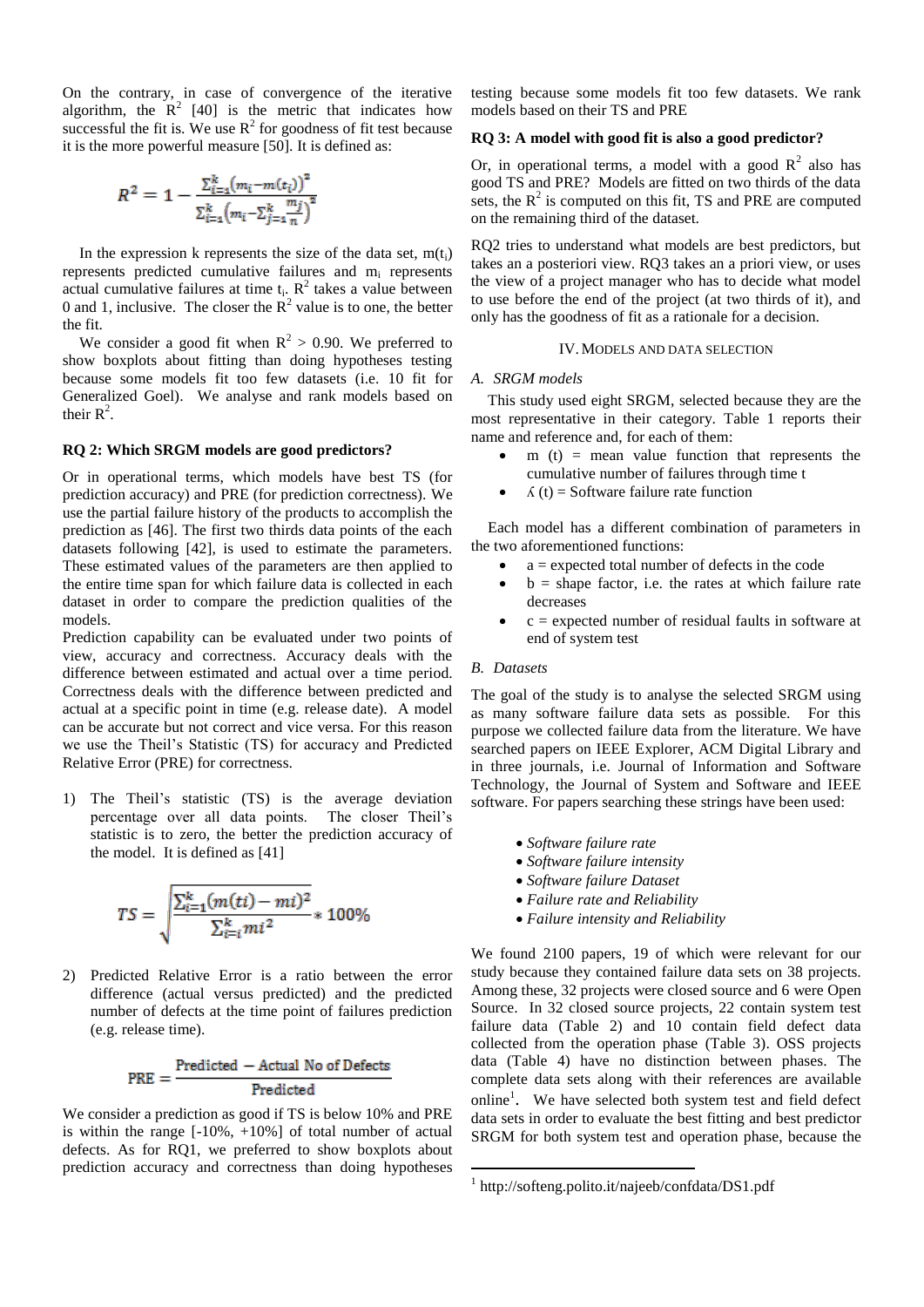|                                |  |  | software reliability models are used for the prediction of |  |
|--------------------------------|--|--|------------------------------------------------------------|--|
| Table 2: System Test Data Sets |  |  |                                                            |  |

| Ref    | Project                                      |
|--------|----------------------------------------------|
| $[1]$  | Pocket Power View Software                   |
| [9]    | Network Management System, R2                |
|        | Network Management System, R1                |
| $[14]$ | NTDS Data Set-Musa's Data Set                |
| $[17]$ | Real Time Command & Control System           |
|        | DS2 from Ohba's Study 1984                   |
| [4]    | Tandem Computer Software, R1                 |
|        | Tandem Computer Software, R2                 |
|        | Tandem Computer Software, R3                 |
|        | Tandem Computer Software, R4                 |
| $[3]$  | Real Time Control system -Musa's Data Set1   |
| $[14]$ | Musa's Data set2                             |
| $[21]$ | <b>Telecommunication Product</b>             |
| $[17]$ | Large Medical Record System, R1              |
|        | Large Medical Record System, R2              |
|        | Large Medical Record System, R3              |
| $[20]$ | Wireless Network management System, R3       |
| $[12]$ | <b>Telecommunication Product B</b>           |
|        | Telecommunication Product C                  |
| $[5]$  | Software Testing Data of Armoured Force Eng. |
|        | Institute, China                             |
|        | National Tactical Data System                |
| [10]   | Wireless Telecommunication Product, R3       |

#### **Table 3: Field Defect Data Sets**

| Ref          | Project                                                   |                      |                                              |  |  |  |
|--------------|-----------------------------------------------------------|----------------------|----------------------------------------------|--|--|--|
| [6]          | Stratus-I                                                 |                      |                                              |  |  |  |
|              | Stratus-II                                                |                      |                                              |  |  |  |
| $[9]$        | Network Management System, R1                             |                      |                                              |  |  |  |
| $[20]$       | Wireless Network Management System, R1                    |                      |                                              |  |  |  |
|              | Wireless Network Management System, R2                    |                      |                                              |  |  |  |
|              | Wireless Network Management System, R3                    |                      |                                              |  |  |  |
| $[11]$       |                                                           |                      | Telecommunication product for voice and Data |  |  |  |
| $[15]$       | <b>PSO Product A</b>                                      |                      |                                              |  |  |  |
| $[10]$       | Wireless Telecommunication product, R1                    |                      |                                              |  |  |  |
|              | Wireless Telecommunication product, R2                    |                      |                                              |  |  |  |
|              | Table 4: OSS Defect Data Sets (Collected from Literature) |                      |                                              |  |  |  |
| Ref          | Project                                                   |                      |                                              |  |  |  |
| $[18]$       | <b>GNOME V2.0</b>                                         |                      |                                              |  |  |  |
|              | <b>GNOME V2.2</b>                                         |                      |                                              |  |  |  |
|              | <b>GNOME V2.4</b>                                         |                      |                                              |  |  |  |
|              | Apache V2.0.35                                            |                      |                                              |  |  |  |
|              | Apache V2.0.36                                            |                      |                                              |  |  |  |
|              | Apache V2.0.39                                            |                      |                                              |  |  |  |
|              | Table 5: OSS Projects Details (Collected from Apache)     |                      |                                              |  |  |  |
| Project      |                                                           | Version              | <b>Release Date</b>                          |  |  |  |
|              | C++ Standard Library                                      | $\overline{V}$ 4.1.2 | 18/07/2005                                   |  |  |  |
|              |                                                           | V4.1.3               | 30/01/2006                                   |  |  |  |
|              |                                                           | V4.1.4               | $\frac{1}{37}{7/2006}$                       |  |  |  |
|              |                                                           | V4.2.0               | 29/10/2007                                   |  |  |  |
|              |                                                           | V4.2.1               | 1/5/2008                                     |  |  |  |
|              |                                                           | V4.2.2               | 30/06/2008                                   |  |  |  |
|              |                                                           | V4.2.3               | 1/9/2008                                     |  |  |  |
|              |                                                           | V5.0.0               | 31/05/2009                                   |  |  |  |
| <b>JUDDI</b> |                                                           | V <sub>0.9</sub>     | 14/06/2005                                   |  |  |  |
|              |                                                           | V2.0                 | 2/8/2009                                     |  |  |  |
|              |                                                           | V3.0                 | 26/10/2009                                   |  |  |  |

V3.1.0 27/06/2011

failure in both phases and the phase may be a factor for model selection. Table 4 contains the list of OSS defect data sets. Six data sets contain defect data of two OSS Projects, Apache and GNOME. Three data sets have been collected from different versions of each of the two OSS projects.

Apart from this we identified two notable and active open source projects from apache.org (https://issues.apache.org/). These projects are C++ Standard Library and JUDDI. The Apache C++ Standard Library provides a free implementation of the ISO/IEC 14882 international standard for C++ that enables source code portability and consistent behaviour of programs across all major hardware implementations, operating systems, and compilers, open source and commercial alike. JUDDI is an open source Java implementation of the Universal Description, Discovery, and Integration (UDDI v3) specification for (Web) Services. Both of these projects are considered stable in production. The 66% of the reported issues in first project have been fixed while in the second project 95% of the reported issues have fixed and closed. We collected defect data of the selected projects from apache.org using JIRA. JIRA is a commercial issue tracker. Issues can be bugs, feature requests, improvements, or tasks. JIRA track bugs and tasks, link issues to related source code, plan agile development, monitor activity, report on project status.

For each version found in the issue tracking system we have collected all the issues reported at our date of observation together with the date at which they were reported (date of opening). For each open source project, we have considered all the major versions until April 2012. For C++ Standard Library we were able to get eight (8) versions. Unfortunately, JUDDI had not so many reports and versions as compared to C++ Standard Library and we had to limit the versions to four (4) for JUDDI until October 2011. Table 5 lists the information of the projects.

After a deep inspection of the repositories and of their documentation, we have decided to focus on those issues that were declared "bug" or "defect" excluding "enhancement," "feature-request," "task" or "patch". For the same reason, we have considered only those issues that were reported as closed or resolved (according to the terminology of the single repository) after the release date of each version. Further, we excluded issues closed before the release date. These issues are typically found in the candidate (or testing) releases of projects. The complete datasets are available online<sup>2</sup>.

#### V. RESULTS

#### **RQ1: Which SRGM models fit best?**

First we consider the basic capability of a model to fit the dataset (fits or not), irrespective of the goodness of fit  $(R<sup>2</sup>)$ . Figure 1 reports for each model on the X axis the percentage of datasets fitted (axis Y) in each data group (colour bars). Musa Okumoto fitted to all data sets in each group, most models also fit, except Yamada exponential, Gompertz, Generalized Goel that fit poorly, especially field test and system test datasets.

Now let's analyse goodness of fit too. Figure 2 reports how many times a model is the one with best  $\mathbb{R}^2$ . For instance

1

<sup>&</sup>lt;sup>2</sup> http://softeng.polito.it/najeeb/confdata/DS2.pdf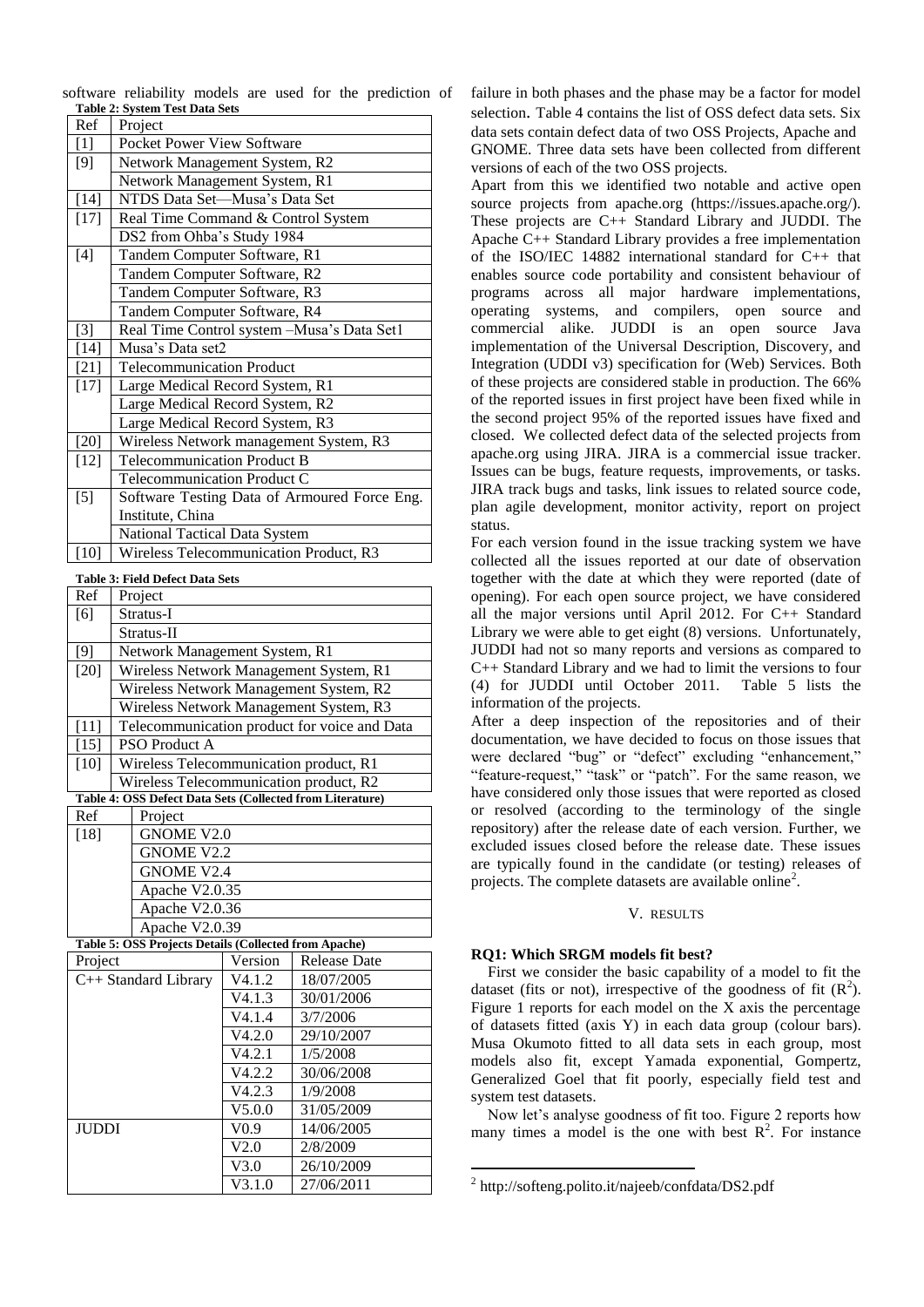Musa Okumoto has the best  $R^2$  on 60% of field defect datasets. Musa Okumoto is top performer on field defects data; Gompertz has very good results on OSS datasets directly followed by Inflection S-Shaped Model. But apart from that there is no clear best model.

However, analysing the top performer only as in Figure 2 can be misleading, in case many models fit with a similar  $R^2$ the same dataset. Therefore in boxplots of Figure 5 we report the boxplots of  $R^2$  per model and per dataset category. It should be reminded however that boxplots of Figure 5 excludes the models that did not fit at all the datasets (Figure 1) and is therefore meaningful for all models except Yamada exponential, Gompertz, and Generalized Goel. Musa Okumoto remains the best performer (no outliers and narrow boxplot on all categories of datasets). Next to it the other models have also narrow boxplot (always better than 0.9, the threshold depicted as a colour horizontal line) but some outliers. It should be noted that all models behave extremely well ( $R<sup>2</sup>$  close to 1 and no outliers) on the OSS datasets except Generalized Goel.

In summary:

- Considering plain fitting (Fig 1), Musa Okumoto fits all datasets, Yamada exponential, Gompertz, Generalized Goel fit more OSS datasets but behave poorly on the others, the others fit at least 80% of the data sets
- Considering the  $R^2$  of models that fit the datasets (Figure 5), Musa Okumoto has always a very good fit (better than 0.9), the others, except Generalized Goel, also perform quite well but with outliers.

## **RQ2. Which SRGM models are good predictors?**

For models that could fit the data set we used the first twothird data points of the data sets to train the model, and predicted the last third. We analyse their predicting capability in terms of accuracy and precision.

## **Accuracy**

Figure 3 shows the number of times a model is the best predictor in terms of TS. It is clear that Musa Okumoto outperforms the others in both the industrial datasets. The Logistic Model is directly behind it. On the contrary in the case of OSS we got several ties (this explains why the sum of percentage might be greater than 100%), and the best model is Gompertz directly followed by Logistic.

Figure 6 reports the TS values for all datasets. The red line represents the 0.1 threshold, usually considered indicator of good accuracy. Figure 6 allows us to discuss good models, instead of best model as in Figure 3.

In System Test data, all models show variations, however Musa Okumoto and Inflection S-Shaped have a median below the 0.1 threshold. This happens also for Gompertz and the Generalized Goel models; however they do not fit in several cases (Figure 1).

In Field data sets all models except Delayed S-Shaped have a median below the threshold, but indeed show variation. Musa-Okumoto is the first in 60% of datasets. In OSS the situation



**Figure 1: No of DS fitted by each Model**



**Figure 2: Ranking on Best Fitting-R 2**



**Figure 3: Ranking on best prediction: TS** 



**Figure 4: Ranking on best prediction: PRE**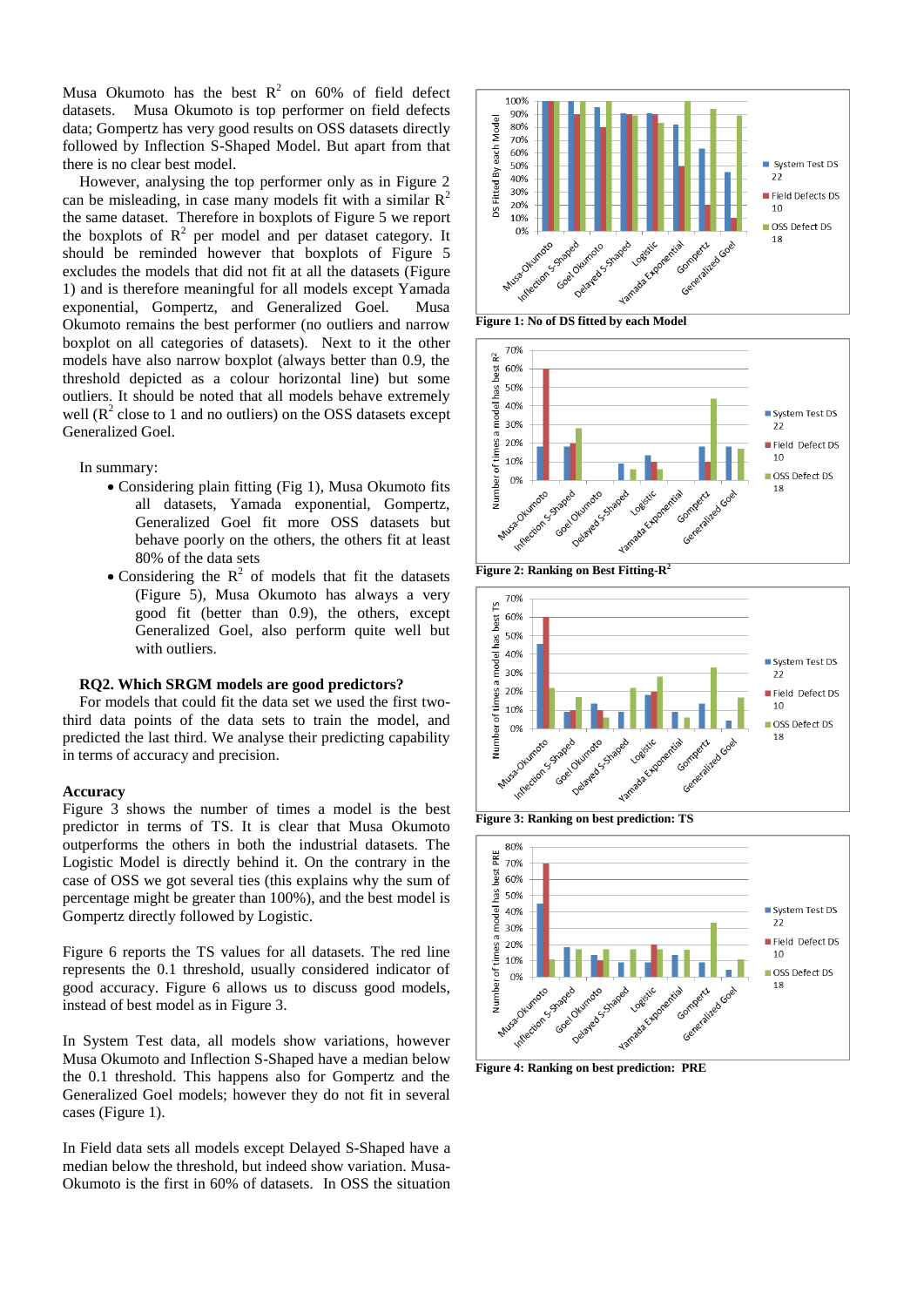







**Figure 6: Box Plots of Prediction Accuracy (TS) values**

Delaved

 $10$ 

Gomnertz, Generalized

Goel

Inflection

Musa

is completely different all models have TS below 0.1 except Generalized Goel. Whereas Musa Okumoto, the best model for both industrial datasets, has median line on the threshold.

In summary:

- On industrial data sets (System test and field data) accuracy is slightly better for Musa Okumoto and Inflection S Shaped, but all models have variations.
- On OSS data sets only the best model, Musa Okumoto, for both industrial datasets and Generalized Goel have TS above 0.1.

# **Correctness**



**Figure 7: Box Plots of Prediction Correctness (PRE) values**

Correctness results are shown in the boxplots of Figure 7. The red lines represent the range  $\pm 10\%$  of total number of actual defects.

In System test only Musa Okumoto, Inflection S-Shaped, Goel Okumoto and Yamada Exponential are reasonably within the range  $\pm 10\%$  (but Yamada fits less datasets). Worse, all the others tend to underestimate the actual number of faults.

In field data, the same first three models (Musa Okumoto, Inflection S-Shaped, and Goel Okumoto) are reasonably within range. Gompertz is fully within range, but fits only 20% of data sets.

Finally, in OSS, only Musa and Generalized Goel are out of range. Musa overestimates while Generalized Goel underestimates. All other are within range but Goel and Yamada.

Looking at ranks in the bar chart diagram in Figure 4, we observe that Musa Okumoto is the best model in terms of correctness in the majority of both system test and field defects dataset. Inflection S-Shaped is directly behind Musa Okumoto in the case of system test data sets while Logistic is directly behind this in the case of field defect data sets. On contrary in the case of OSS Gompertz is the best one. Apart from this there is no clear winner.

# In summary:

- On industrial data sets, Musa Okumoto, Inflection S-Shaped and Goel Okumoto fit most datasets and provide good accuracy and prediction.
- On OSS data sets Inflection S-Shaped, Gompertz and Yamada fit all data sets and provide optimal accuracy and prediction.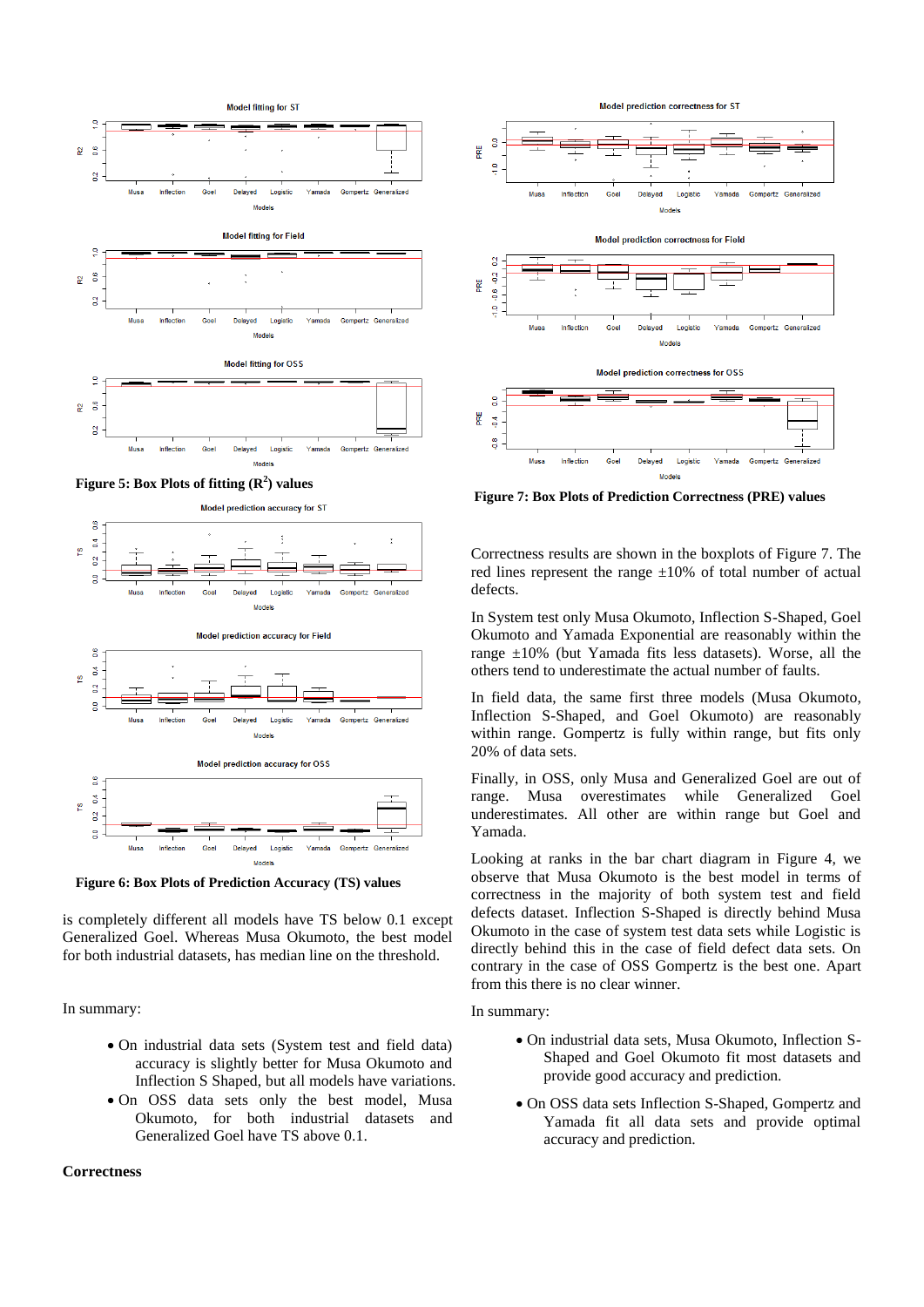**Table 2: Fitting and prediction capability of models**

|             | System test DS |              |                     | Field DS  |              |                 | OSS DS    |              |                 |
|-------------|----------------|--------------|---------------------|-----------|--------------|-----------------|-----------|--------------|-----------------|
| Model       | Fitted         | $R^2$ >= 0.9 | $R^2$ >= 0.9        | Fitted    | $R^2$ >= 0.9 | $R^2$ >= 0.9    | Fitted    | $R^2$ >= 0.9 | $R^2$ >= 0.9    |
|             | DS.            | AND TS       | <b>AND PRE</b>      | <b>DS</b> | AND TS       | <b>AND PRE</b>  | <b>DS</b> | AND TS       | <b>AND PRE</b>  |
|             |                | < 0.1        | within <sup>±</sup> |           | < 0.1        | within <b>±</b> |           | < 0.1        | within <b>±</b> |
|             |                |              | 0.1                 |           |              | 0.1             |           |              | 0.1             |
| Musa        | 22/22          | 13/22        | 12/22               | 10/10     | 7/10         | 5/10            | 18/18     | 4/18         | 1/18            |
| Inflection  | 22/22          | 15/22        | 10/22               | 9/10      | 6/10         | 4/10            | 18/18     | 7/18         | 7/18            |
| Goel        | 21/22          | 7/22         | 6/22                | 8/10      | 6/10         | 3/10            | 18/18     | 5/18         | 6/18            |
| Delayed     | 20/22          | 6/22         | 3/22                | 9/10      | 1/10         | 2/10            | 16/18     | 8/18         | 1/18            |
| Logistic    | 20/22          | 7/22         | 5/22                | 9/10      | 5/10         | 5/10            | 15/18     | 5/18         | 5/18            |
| Yamada      | 18/22          | 3/22         | 4/22                | 5/10      | 2/10         | 1/10            | 18/18     | 5/18         | 6/18            |
| Gompertz    | 14/22          | 6/22         | 3/22                | 2/10      | 2/10         | 2/10            | 17/18     | 8/18         | 8/18            |
| Generalized | 10/22          | 2/22         | 1/22                | 1/10      | 1/10         | 0/10            | 16/18     | 4/18         | 2/18            |

# **RQ3. A model with good fit is also a good predictor?**

Here we fit models on two thirds of the data sets and we analyse if the ones with good  $R^2$  are also good predictors. Table 5 reports models and data sets. A model is described by three cells per category of dataset. The first contains the number of times a model fits the dataset, with any  $R^2$ (information is also in Figure 1), the second shows how many times the model fits a data set with  $R^2$  better than 0.9 and predicts with  $TS < 0.1$ , the third shows how many times the model fits a data set with  $R^2$  better than 0.9 and predicts with PRE within 10%. . We observe from Table 5 that:

- On industrial datasets, Musa and Inflection are the ones with better prediction capability – however this happens only in a bit more than half the datasets
- On OSS datasets Gompertz and Inflection have good prediction capability for all datasets, followed by Logistic and Goel Okumoto.

#### VI.DISCUSSION

We have attempted to derive general conclusion about best fitter and best predicting SRGM model applying eight different models to a wide range of datasets on failures.

Considering the three RQs the origin of datasets appears to be a factor. The performance of models differs slightly between System test and Field test datasets. Results show that models that have good performances in fitting and predicting in system tests are still good in fitting and predicting field defects. We think this is a very practical and important finding because quality and maintenance managers might choose only one model regardless of the phase of the software lifecycle data come from.

Yet another interesting fact from the analysis is that there is a clear difference between OSS and industrial data sets. The best performer models are Musa Okumoto and Inflection for industrial datasets, while Gompertz is the best for OSS datasets followed by Inflection S-Shaped Model. This is due to the fact that these models are S-shaped and apply better to the fitted data. It might indicate an initial learning phase in which the community of end-users and reviewers of the open source project does not react promptly to the new release. Yet another explanation could be that OSS datasets are significantly different from industrial datasets (there is no distinction between System Test failures and Field defects), so we cannot really derive any meaningful consequence.

We finalize this discussion with a message to the maintenance and quality manager that might read this analysis. We provided ranks and boxplots to show to the readers that certain models got good fitting\prediction performances in several datasets. Although the high number of datasets used (50) might make our findings generalizable, we strongly suggest the reader to define her own thresholds for fitting, accuracy and correctness of predictions and re elaborate the results according to those thresholds, using the boxplot provided. In fact we are convinced that each context has unique combination of characteristics that make some thresholds more appropriate than others, thus the choice of the SRGM should be based on characteristics of the context and the data it is going to be applied.

#### VII. THREATS TO VALIDITY

We recognize a first conclusion threat in the methodology we used to answer research questions, because we did not apply hypothesis testing due to the low cardinality of some datasets. Moreover the choice of threshold is also not grounded in the literature.

This approach was conscious and deliberate though. We preferred to choose indicative thresholds and show all boxplots to not bias the reader: we strongly believe that classifying a model as good or bad is a task that strictly depends on the level of performances that the manager wants to achieve. Each reader might decide by herself whether the threshold we used is appropriate for her context or not, and classify differently the models by looking at the boxplots. However, we did not leave this threat uncontrolled and we provided the reader with ranks to identify the best model for each type of datasets and metric.

We observe a construct threat in the impossibility to adequately compare industrial datasets with OSS datasets due to the lack of information on the defect detection phase (system test, operation) in latter one: we could not build a proper control strategy except avoiding a structured comparison between industrial and OSS results.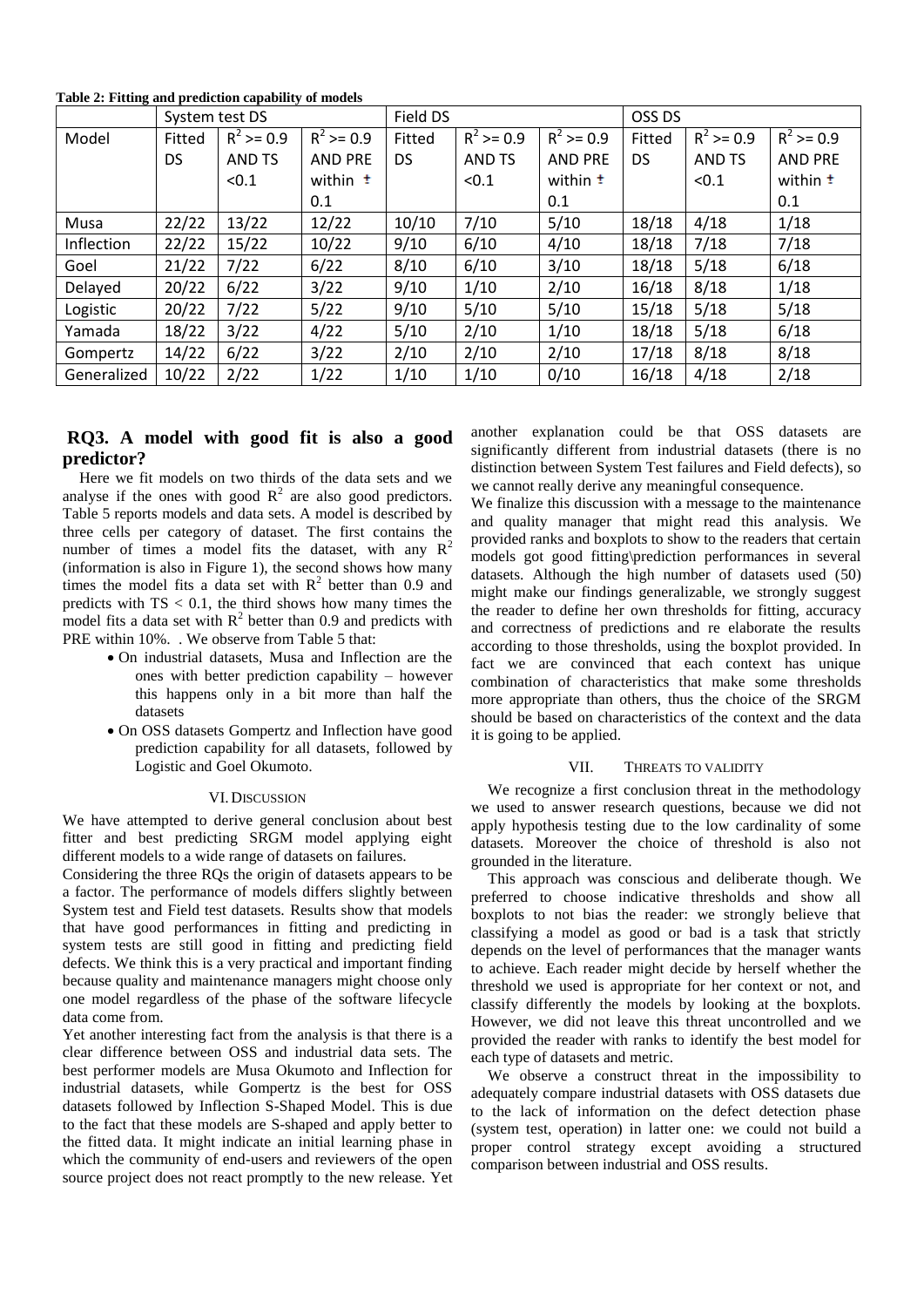We notice a conclusion threat in the choice of not performing cross validation in prediction. However we grounded our choice in the literature.

Finally, an external threat is the low number of datasets in for field defects. However Apache and GNOME projects both have large and well organized communities, where a great number of developers contribute to the projects. The large sizes of these two projects make them the state-of-the-art in terms of management of OSS projects.

# VIII. CONCLUSIONS

We have studied selected SRGM in generalized way for the purpose to derive general conclusion. In the literature nobody has validated the SRM in such generalized way: at maximum four/five models are validated on two/three datasets [42, 4, 17]. We found that the Musa-Okumoto model is the best one in fitting and predictions in industrial datasets. Although also Inflection S-Shaped achieved very good results with respect to the metrics thresholds we adopted. The Musa-Okumoto model did not hold the same performances in OSS data, in which the Gompertz model applied better, followed by Inflection S-Shaped.

We also observed two other interesting facts: 1) models which have good performances with system test data sets also good performances with field defect data, and 2) models that fit very well system test data not always predict with same performances. The practical consequences and recommendations to quality and maintenance managers are: 1) choose only one model regardless of the phase of the software lifecycle, 2) identify and choose a model that is flexible enough in case the quality process is under definition or in generable susceptible of important changes.

Our future work will be devoted to the extension of the datasets used to increase the generalizability of these findings, especially in OSS projects where results and structure of datasets were very different from industrial ones.

# REFERENCES:

[1] Arora, S. et al, "Software Reliability Improvement through Operational Profile Driven Testing", Proceedings Reliability and Maintainability Symposium, 2005.

[2] Goel, A. L., and Okumoto, K. 1979. "A time dependent error detection model for software reliability and other performance measures", IEEE Transactions on Reliability 28(3): 206–211.

[3] Xuemei Zhang, et al, "Considering Fault Removal Efficiency in Software Reliability Assessment", IEEE Transactions on Systems, Man, and Cybernetics—PART A: System and Human, Vol. 33, No. 1, January 2003

[4]Wood, Alan, "Software-reliability growth model: primary-failures generate secondary-faults under imperfect debugging and. IEEE Transactions on Reliability, 43, 3, 408 (September 1994).'

[5] Yongqiang Zhang, et al, "Improved Genetic Programming Algorithm Applied to Symbolic Regression and Software Reliability Modeling", Journal of Software Engineering and Applications, pages 354-360, 2009

[6] Mullen, Robert E, "The Lognormal Distribution of Software Failure Rates: Application to Software Reliability Growth Modeling Cisco Systems 250 Apollo Road".

[7] Kececioglu, D. 1991. Reliability Engineering Handbook, Vol. 2, Englewood Cliffs, NJ: Prentice-Hall.

[8] Lyu, M. (ed.): 1996, Handbook of Software Reliability Engineering. New York: McGraw-Hill.

[9] Jeske, Daniel R., et al, "Adjusting Software Failure Rates That Are Estimated from Test Data", IEEE Transaction on Reliability, Vol. 54, No. 1, March 2005.

[10] Jeske, D.R., et al, "Accounting for Realities When Estimating the Field Failure Rate of Software", Proceedings of  $12<sup>th</sup>$  International Symposium on Software Reliability Engineering, 2001.

[11] Jeske, D.R., et al, "Estimating the failure rate of evolving software systems", Proceedings 11th International Symposium on Software Reliability Engineering, 2000.

[12] Derriennic, H., Le Gall, G., "Use of failure-intensity models in Softwarevalidation Phase for Telecommunications", IEEE Transaction on Reliability, Vol. 44, No. 4, 1995 December.

[13] Musa, J., Iannino, A., and Okumoto, K. 1987. Software Reliability: Measurement, Prediction, Application. New York: McGraw-Hill.

[14] Cao, Yong., Zhu, Qingxin, "The Software Failure Prediction Based on Fractal", Journal Advanced Software Engineering and Its Applications, Pages 85-90, 2008.

[15] Jalote, Pankaj, et al, "Post-release reliability growth in software products", ACM Transactions on Software Engineering and Methodology, Vol. 17, Pages 1-20, 2008.

[16] Trachtenberg, M. 1990, "A general theory of software-reliability modeling", IEEE Transactions on Reliability 39(1): 92–96.

[17] Lo, J., Huang, C., "An integration of fault detection and correction processes in software reliability analysis", Journal of Systems and Software, Vol.79, Pages 1312-1323, 2006.

[18] Li, Xiang, et al, "Reliability analysis and optimal version-updating for open source software", Journal of Information and Software Technology, Vol. 53, Pages 929-936, 2011.

[19] Yamada, S., Ohba, M., and Osaki, S. 1983. "S-shaped reliability growth modeling for software error detection", IEEE Transactions on Reliability  $32(5)$ :  $475-478$ .

[20] Jeske, D, "Some successful approaches to software reliability modeling in industry", Journal of Systems and Software, Vol. 74, Pages 85-99, 2005.

[21] Kelani Bandara, K.B.P.L.M. et al, "Optimal selection of failure data for reliability estimation based on a standard deviation method", Proceedings of International Conference on Industrial and Information Systems, 2007.

[22] Yamada, S., Ohtera, H., and Narihisa, H. 1986. Software reliability growth models with testing effort. IEEE Transactions on Reliability 35(1):  $19-23$ 

[23] Stringfellow, C, et al, "An Empirical Method for Selecting Software Reliability Growth Models", pages 1-21.

[24] Musa, J., and Ackerman, A. 1989, Quantifying software validation: When to stop testing. IEEE Software. 19–27

[25] Wood, A. 1996, Predicting software reliability. IEEE Computer 29(11): 69–78.

[26] Wood, A. 1997. Software reliability growth models: Assumptions vs. reality. Proceedings of the International Symposium on Software Reliability Engineering 23(11): 136–141.

[27] J. D. Musa and K. Okumoto, "A logarithmic Poisson execution time model for software reliability measurement," in *Conf. Proc. 7th International Conf. on Softw. Engineering*, 1983, pp. 230–237.

[28] C. Y. Huang, M. R. Lyu, and S. Y. Kuo, "A unified scheme of some nonhomogenous Poisson process models for software reliability estimation, *IEEE Trans. Softw. Engineering*, vol. 29, no. 3, pp. 261–269, March 2003.

[29] Kapil Sharma, et al, "Selection of Optimal Software Reliability Growth Models Using a Distance Based Approach", IEEE TRANSACTIONS ON RELIABILITY, VOL. 59, NO. 2, JUNE 2010

[30] J. D. Musa, A. Iannino, and K. Okumoto, Software Reliability Measurement, Prediction, Application. : McGraw Hill, 1987

[31] G. H. Schick and R. W. Wolverton, "An analysis of competing software reliability models," IEEE Trans. Software Engineering, pp. 104–120, March 1978.

[32] A. N. Sukert, "Empirical validation of three software errors predictions models," IEEE Transaction on Reliability, pp. 199–205, August 1979.

[33] S. Brocklehurst, P. Y. Chan, B. Littlewood, and J. Snell, "Recalibrating software reliability models," IEEE Trans. Softw. Engineering, vol. SE-16, no. 4, pp. 458–470, April 1990.

[34] A. L Goel, "Software reliability models: assumption, limitations, and applicability," IEEE Transaction on Software Engineering, pp. 1411–1423, December 1985.

[35] Abdel-Ghaly, P.Y. Chan, and B. Littlewood, "Evaluation of competing software reliability predictions," IEEE Trans. Softw. Engineering, vol. SE-12, no. 12, pp. 950–967, September 1986.

[36] T. M. Khoshgoftaar, "On model selection in software reliability," in 8th Symposium in Computational Statistics, August 1988, pp. 13–14, (Compstat '88).

 $\overline{1}$  (371 T. M. Khoshgoftaar and T. G. Woodcock, "A simulation study of the performance of the Akaike information criterion for the selection of software reliability growth models," in Proc. of the 27th Annual South East Region ACM Conf., April 1989, pp. 419–423.